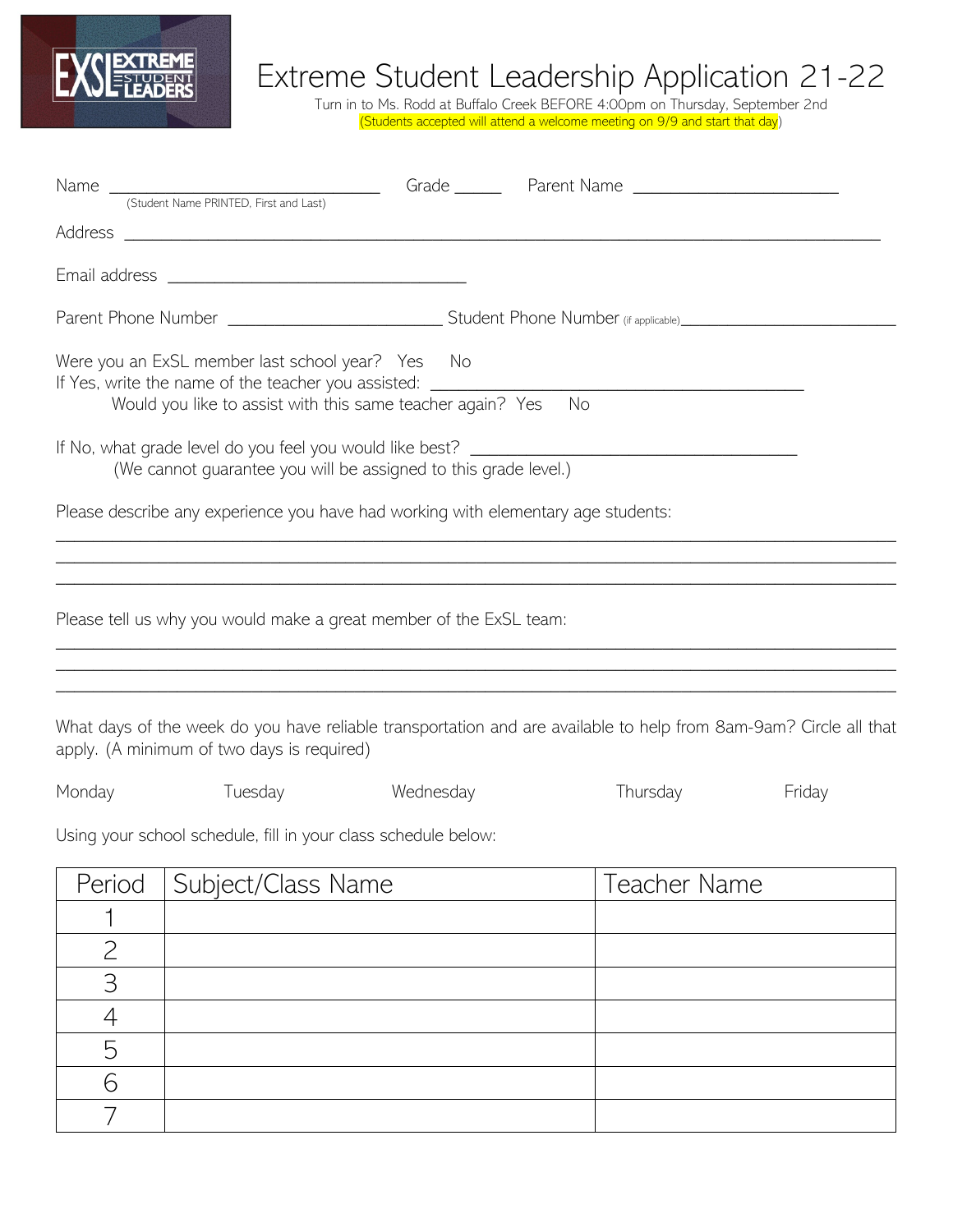

# Extreme Student Leadership Application 21-22

I understand that being an ExSL students is a privilege. Any inappropriate behavior or excessive absences, at both Buffalo Creek Middle School and Virgil Mills Elementary, can lead to dismissal from the team. I also understand that I am entering into a commitment that requires me to act responsibly as I take on this role model position. *I agree to* communicate with Ms. Rodd, Mrs. Swank or Mrs. Pilkington and notify my supervising teacher if I am going to be absent.

Student Signature \_\_\_\_\_\_\_\_\_\_\_\_\_\_\_\_\_\_\_\_\_\_\_\_\_\_\_\_\_\_\_\_\_\_\_\_\_\_\_\_\_\_\_\_\_\_\_\_\_\_\_\_\_\_\_\_\_\_\_\_\_\_\_\_\_\_\_\_\_\_\_

I understand that my child will be a volunteer at Virgil Mills Elementary and that this is a privilege. I will make arrangements for my child to be at Mills Elementary at 8:00 a.m. on the days they volunteer (students may not arrive earlier as supervision will not be provided). I give my permission for my child to participate in this program.

Parent/Guardian Signature\_\_\_\_\_\_\_\_\_\_\_\_\_\_\_\_\_\_\_\_\_\_\_\_\_\_\_\_\_\_\_\_\_\_\_\_\_\_\_\_\_\_\_\_\_\_\_\_\_\_\_\_\_\_\_\_\_\_\_\_\_\_\_

If you have any questions or concerns, please call:

\*Ms. Rodd at (941) 721-2260 ext. 2228 \*Mrs. Swank at (941) 721-2140 ext. 2062 \*Mrs. Pilkington at (941) 721-2140 ext. 2050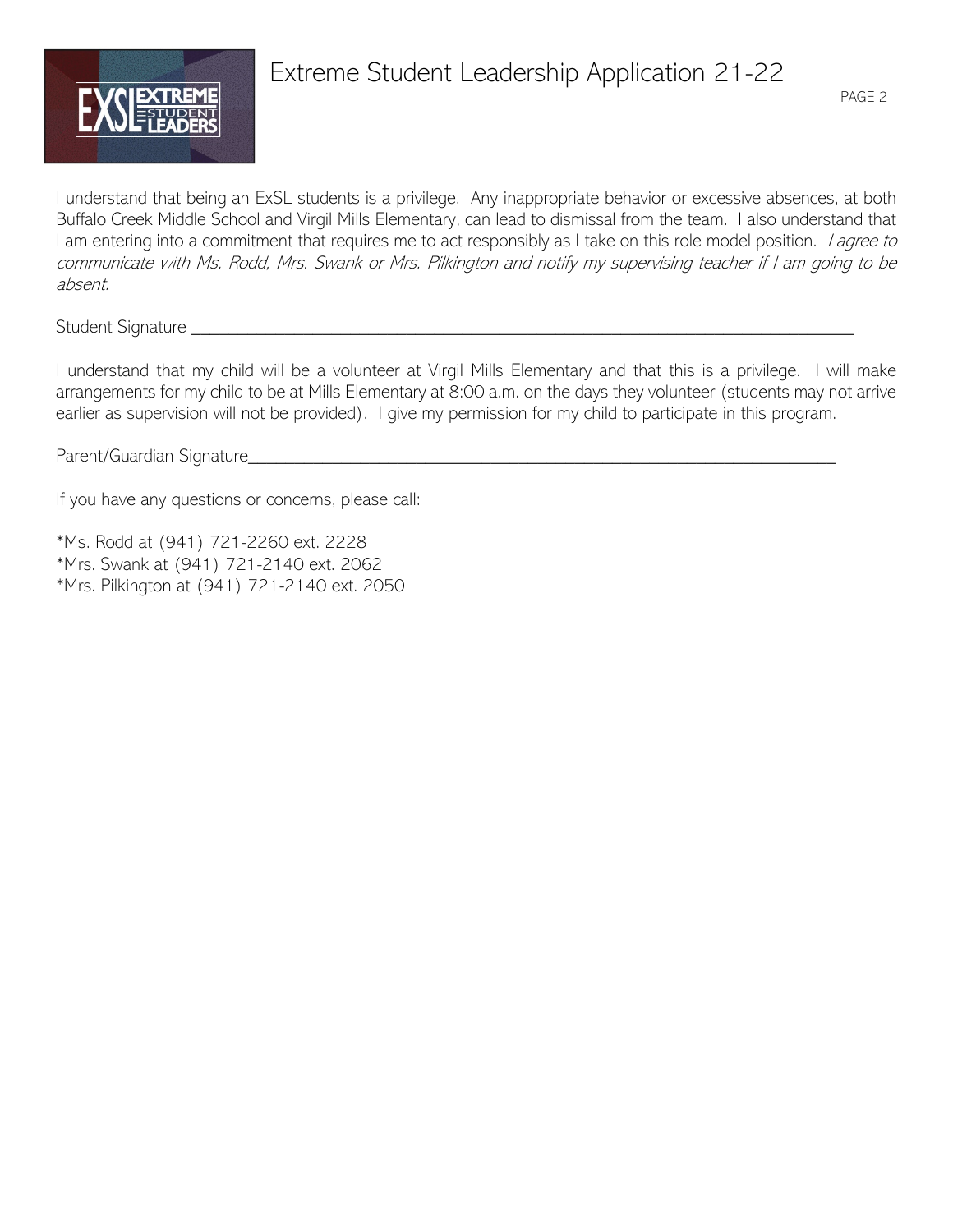## Keep these two pages for your own records

#### Dear Parents/Guardians,

Virgil Mills Elementary School and Buffalo Creek Middle School are partnering together to provide a community service/mentoring program that supports future leaders. Our mentoring program runs Tuesdays and Thursdays from 8:00 a.m.- 9:00 a.m. We are excited about your child's interest and their willingness to volunteer in our ExSL (Extreme Student Leader) mentoring program.

Students will report directly to their supervising teacher's classroom at 8:00 a.m. and assist as per the teacher's needs. ExSL students are dismissed from their supervising classrooms no earlier than 9:00 a.m. Students will be walking on their own to Buffalo Creek Middle School using the path behind the bus loop. Students need to follow this procedure each time for their safety.

All ExSL team meetings are mandatory. Students should report to Virgil Mills library at 8:00 a.m. on meeting dates. Students will meet to discuss/review program expectations and attendance requirements. The schedule for all meetings is provided below for your review. If you are unable to attend a meeting you must inform Ms. Rodd or Mrs. Swank.

#### Please note the following program information:

Students need to maintain good attendance, appropriate behavior and work ethic during their mentoring time at Mills. Any disciplinary action at BCMS may result in automatic dismissal from the program. A student with more than two unexcused absences will be dismissed from the program; daily sign out is required with your assigned teacher. An absence for ExSL is unexcused if the student does not contact their assigned teacher at Virgil Mills Elementary School prior to the absence.

The students and teachers at Virgil Mills Elementary want to thank you and your child in advance for your support of this program. If you have any questions, please do not hesitate to call Ms. Rodd at (941) 721-2260 ext. 2228, Mrs. Pilkington (941) 721-2140 ext. 2050, or Mrs. Swank at (941) 721-2140 ext. 2062.

Sincerely,

Mr. Bradley Scarbrough, Principal, Buffalo Creek Middle School Mr. Jim Mennes, Principal, Virgil Mills Elementary School Ms. Katelyn Rodd, ExSL Coordinator, Buffalo Creek Middle School Mrs. Gabrielle Pilkington, ExSL Coordinator, Virgil Mills Elementary School Mrs. Sandra Swank, ExSL Coordinator, Virgil Mills Elementary School

#### All meetings held in the Mill library at 8am

- o Mandatory Welcome Meeting: September  $9<sup>th</sup>$  students will report to assigned Mills teacher after
- o December meeting date: TBA through Remind